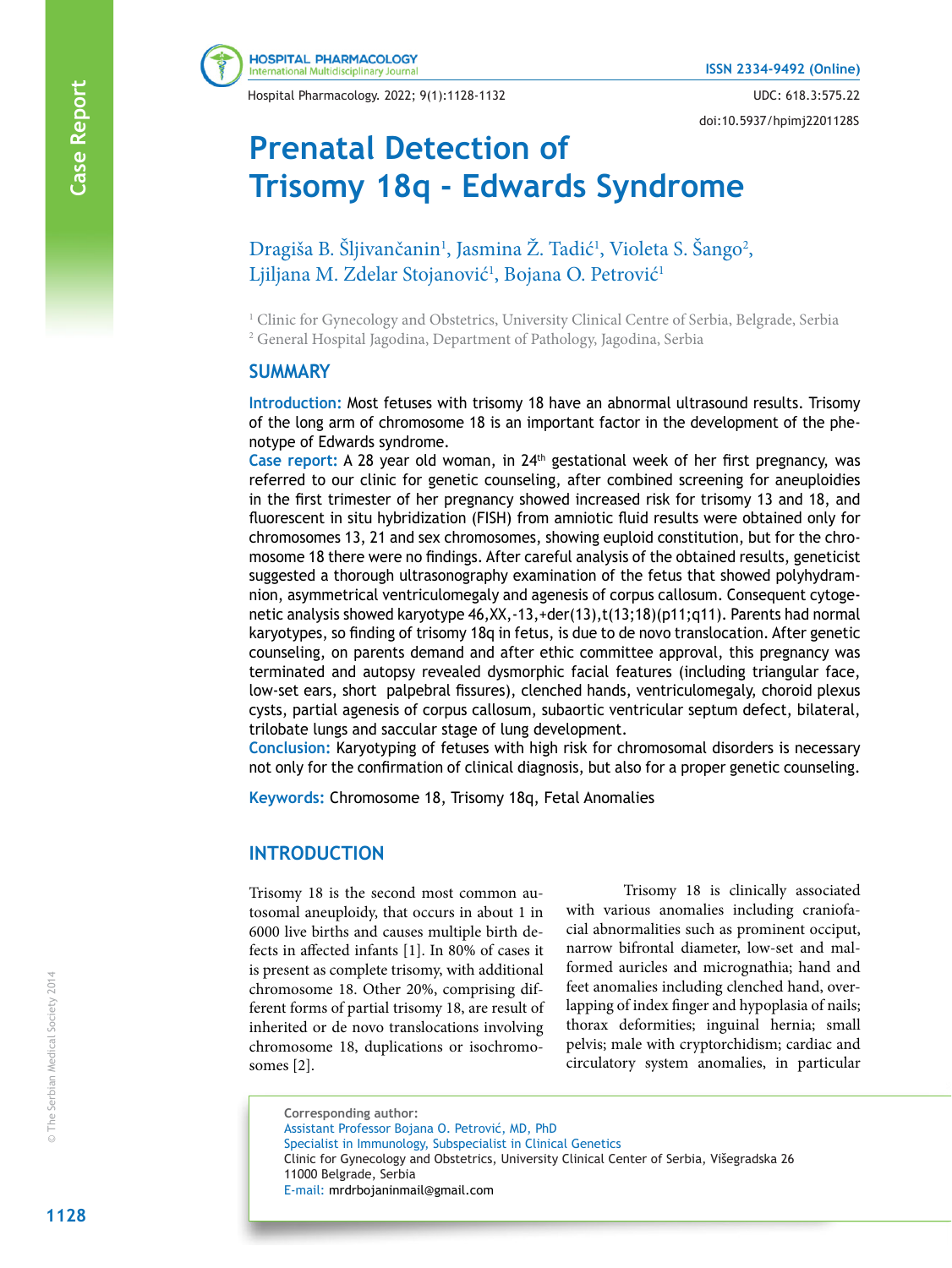ventricular septal defect (VSD), patent ductus arteriosus (PDA) and auricular septal defect. In addition, 10–50% of cases showed other craniofacial, hand, feet and thorax anomalies, cardiac with pulmonic stenosis, coarctation of aorta, renal anomaly with horseshoe defect, double ureter, hydronephrosis and polycystic kidney, while ≥50% of cases exhibited central nervous system anomaly with cerebellar hypoplasia, agenesis of corpus callosum, hydrocephalus, meningomyelocele and Dandywalker malformation. Newborns with Trisomy 18 experience severe psychomotor and growth retardation [3].

Almost half of trisomy 18 infants die within the first week of life, and the majority of the remaining die in the next 12 months; only 5% to 10% of these infants survive the first year. The death usually is due to central apnea, upper airway obstruction, respiratory insufficiency, aspiration, cardiac failure, or a combination of these and other factors (including decisions for palliative care) [4].

We present a case of antenatally detected trisomy of a long arm of chromosome 18 (trisomy 18q), due to *de novo* translocation. This is the first case of trisomy 18q reported from Serbia.

#### **CASE REPORT**

A 28 year old woman, in 24th gestational week of her first pregnancy, was referred to our clinic for genetic counseling. She presented previous findings of combined screening in first trimester and amniotic fluid analysis. Combined screening for aneuploidies in the first trimester of her pregnancy, showed increased risk for trisomy 13 and 18. After genetic counseling, amniocentesis was performed and the sample of amniotic fluid was analyzed for the most common aneuploidies, 13, 18, 21 and sex chromosomes, using fluorescent in situ hybridization (FISH) technique. Results were obtained only for chromosomes 13, 21 and sex chromosomes, showing euploid constitution. For chromosome 18 there were no findings.

After careful analysis of the obtained results, geneticist suggested a thorough ultrasonography examination of the fetus. Sonographic scan showed polyhydramnios, asymmetrical ventriculomegaly and agenesis of corpus callosum, so fetal karyotype analysis was suggested. Analysis of fetal chromosomes was done from fetal blood sample, obtained

after cordocentesis.

Cytogenetic analysis showed karyotype 46,XX,-13,+der(13),t(13;18)(p11;q11). Parents had normal karyotypes, so finding of trisomy 18q in fetus, is due to *de novo* translocation.

After genetic counseling, on parents demand and after ethic committee approval, this pregnancy was terminated in 26<sup>th</sup> week of gestation.

Autopsy revealed dysmorphic facial features (including triangular face, low-set ears, short palpebral fissures), clenched hands (with the index finger overriding the middle finger and the fifth finger overriding the fourth finger), ventriculomegaly, choroid plexus cysts, partial agenesis of corpus callosum, subaortic ventricular septum defect, bilateral, trilobate lungs and saccular stage of lung development.

Trisomy 18 pregnancies have a high risk of fetal loss and stillbirth. Prenatal diagnosis is based on maternal biochemical serum screening, ultrasonography screening for markers of chromosomal aberrations, and fetal karyotype analysis for confirmation of clinical diagnosis, and it is followed by pregnancy termination in significant percentage of cases [5].

In our case all diagnostic methods were combined. Combined screening the first trimester showed increased risk for trisomy 13 and 18. Fetal ultrasonography scan reveled anomaly of central nervous system and karyotyping gave definitive diagnosis of a partial trisomy 18.

Most fetuses with trisomy 18 have an abnormal ultrasound results. The prenatal sonographic pattern of trisomy 18 is characterized by growth retardation, polyhydramnios, "strawberry-shaped" cranium (brachycephaly and narrow frontal cranium), choroid plexus cyst, skeletal malformations, overlapping of hands fingers (second and fifth on third and fourth respectively), congenital heart defects, omphalocele, and single umbilical artery [6]. Since the deletion of the short arms of the acrocentric chromosomes does not cause any phenotypic effect main clinical findings of trisomy 18 syndrome of our case results from unbalanced translocation of the large segment of the 18q.

Trisomy of a long arm chromosome 18 is an important factor in the development of the phenotype of Edward syndrome, as the pathognomic segments responsible for Edwards phenotype is thought to be located in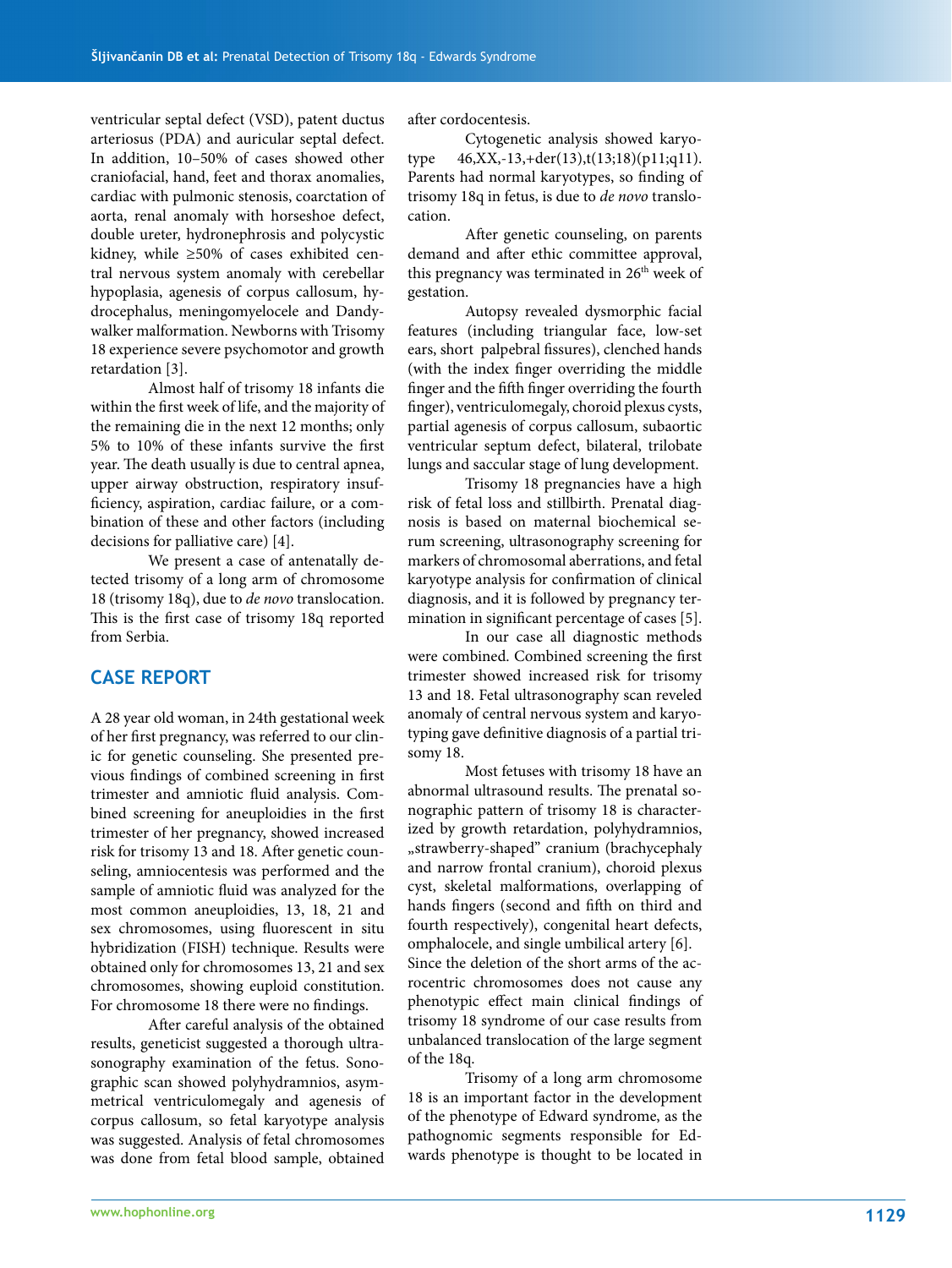the q arm, proximal critical (18q11-18q12), (18q12.1-18q21.1) and distal critical region (18q22.3-18qter) [7,8,9].

Triplication of the q arm will display a range of severity from relatively mild phenotype with no internal organ malformations to the classic characteristics of Edwards syndrome [10].

Peron et al. hypothesized that a single critical regions/candidate genes are likely to be responsible for specific clinical features of the syndrome in an additive manner, while a unique critical region for the whole Edwards syndrome phenotype is unlikely to exist. The most valuable conclusion was that the trisomy 18 phenotype results from interaction of several chromosome 18 regions which may produce a quite different phenotype when duplicated in isolation [7].

Several different technologies are used for prenatal genetic screening procedures, including ultrasonography, the doublemarker test, the triple marker test, non-invasive prenatal testing (NIPT). Invasive prenatal diagnostic techniques are feasible tools for confirming fetal chromosomal abnormalities [11]. More than 95% of trisomy 18 fetuses can be identified by a first-trimester combined screening test (a combination of maternal age, fetal nuchal translucency, fetal heart rate and serum free β-human chorionic gonadotropin (β-hCG) and pregnancy-associated plasma protein-A (PAPP-A)) [12].

Detection rates for abnormal sonographic findings in trisomy 18 fetuses range from 70% to 100% [13]. In the second and third trimester one or more sonographic anomalies are detected in over 90% of fetuses, and two or more abnormalities are present in 55% of cases [6].

Noninvasive prenatal testing is now widely used in the medical field. The basic principle of NIPT is the need to extract cellfree DNA from the plasma of pregnant women to perform high-throughput sequencing. Combined with economic and health data, NIPT can be used as a sequential screening program for traditional detection techniques. At present, the clinical application of NIPT can generally make a clear analysis of the three most common autosomal aneuploidies, trisomy 21, trisomy 13 and trisomy 18 [14]. The positive predictive value (PPVs) of NIPT for trisomy 18 is 76% [15].

Increased risk on prenatal screen-

ing for trisomy 18 requires invasive prenatal tests to confirm the diagnosis. The most widespread diagnostic tests for chromosomal abnormalities are conventional karyotyping and fluorescent in situ hybridization (FISH) or quantitative fluorescent PCR (QF-PCR) for chromosomes 13, 18, 21, X, and Y. FISH is a rapid test since it does not necessarily require metaphases but cells in interphase; however, it is a cumbersome and expensive technique. On the other hand, QF-PCR is also a rapid molecular test; it is very accurate, detects maternal cells contamination and the cost is very low. Conventional fetal cytogenetics (karyotyping) is still the gold standard in prenatal diagnosis of chromosomal aberrations, especially structural chromosomal defects [16,17].

In cases like the one presented, genetic counseling is crucial for parents. They should be aware of probability of fetal loss and stillbirth and the possibility of living, as well as the recurrence risk.

In case of *de novo* structural rearrangement the recurrence risk is considered to be negligible [18].

#### **CONCLUSION**

Since trisomy 18 is not curable, proper prenatal diagnosis, including karyotyping, is necessary not only for the confirmation of clinical diagnosis, but for a proper genetic counseling and pregnancy management.

#### **CONFLICTS OF INTEREST**

All authors declare no conflict of interest.

#### **REFERENCES**

1. Albizua I, Chopra P, Sherman SL, Gambello MJ, Warren ST. Analysis of the genomic expression profile in trisomy 18: insight into possible genes involved in the associated phenotypes. Human Molecular Genetics 2020; 29(2): 238–247.

2. Niknejadi M, Ahmadi F, Akhbari F, Afsharian P. Sonographic Findings in Partial Type of Trisomy 18. Int J Fertil Steril 2014; 7(4): 349–352.

3. Imataka G, Suzumura H, Arisaka O. Clinical features and survival in individuals with trisomy 18: A retrospective one-center study of 44 patients who received intensive care treatments. Molecular Medicine Reports 2016; 13(3): 2457-2466.

4. Batees H, Altirkawi KA. Trisomy 18 syndrome: Towards a balanced approach. Sudan J Paediatr. 2014; 14(2): 76-84.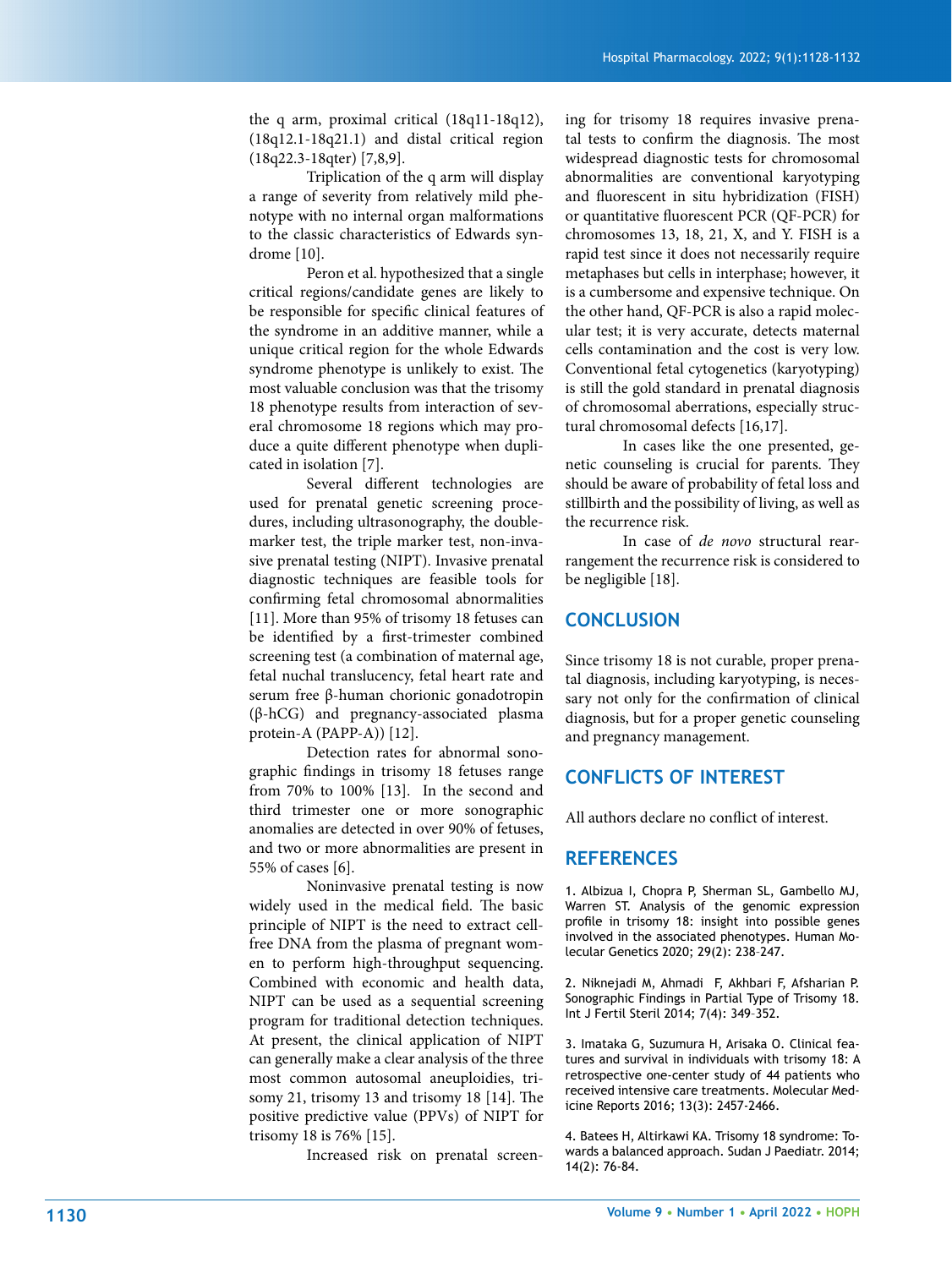5. Nagamuthu EA, Neelaveni N. Edward syndrome (Trisomy 18): A case report. Annals of Biological Research 2014; 5(3): 67-72.

6. Cereda A, Carey JC. The trisomy 18 syndrome. Orphanet J Rare Dis 2012; 7:81.

7. Peron A, Carey JC. The Molecular Genetics of Trisomy 18: Phenotype-Genotype Correlations. Ltd. Hoboken, New Jersey: John Wiley & Sons; 2014.

8. Krishnamurthy B, Savitha MR, Patil P. Structural anomaly of chromosome 18 with Edward syndrome phenotype. Int J Contemp Pediatr 2014; 1(3): 181- 183.

9. Turleau C, de Grouchy J. Trisomy 18qter and trisomy mapping of chromosome 18. Clin Genet 1997; 12: 361–371.

10. Jordey LB, Carey JC, Bamshad MJ, White RL. Cytogenetics: chromosomal basis of human disease. In: Jordey LB, Carey JC, Bamshad MJ, White RL, editors. Medical Genetics. 3rd Edition. Missouri: Mosby Elsevier; 2008. p. 107-135.

11. Dai R., Yu Y, Xi Q, et al. Prenatal diagnosis of 4953 pregnant women with indications for genetic amniocentesis in Northeast China. Mol Cytogenet 2019; 12: 45.

12. Santorum M, Wright D, Syngelaki A, Karagioti N, Nicolaides KH. Accuracy of first-trimester combined test in screening for trisomies 21, 18 and 13. Ultrasound Obstet Gynecol 2017; 49(6): 714-720.

13. Becker DA, Tang Y, Jacobs AP, Biggio JR, Edwards RK, Subramaniam A. Sensitivity of prenatal ultrasound for detection of trisomy 18. J Matern Fetal Neonatal Med 2019; 32(22): 3716-3722.

14. Sun X, Lu J, Ma X. An efficient method for noninvasive prenatal diagnosis of fetal trisomy 13, trisomy 18, and trisomy 21. PLoS ONE 2019; 14(4): e0215368.

15. Zhen L, Li YJ, Yang YD, Li DZ. The role of ultrasound in women with a positive NIPT result for trisomy 18 and 13. Taiwanese Journal of Obstetrics and Gynecology 2019; 58(6): 798-800.

16. Castro-Volio I, Ortíz-Morales F, Valle-Bourrouet L, Malespín-Bendaña W. Prenatal diagnosis of i(18q) and dup(18q) cases by quantitative fluorescent PCR. BMJ Case Rep 2013; 2013: bcr2013009041.

17. Marković SZ, Nikolić LjI, Hamidović JLj, Grubor MG, Grubor MM, Kastratović DA. Chromosomes Aberations and Enviromental Factors. Hospital Pharmacology - International Multidisciplinary Journal 2017; 4(1): 486-490.

18. Bonaglia MC, Kurtas NE, Errichiello E, et al. De novo unbalanced translocations have a complex history/aetiology. Hum Genet 2018; 137(10): 817-829.